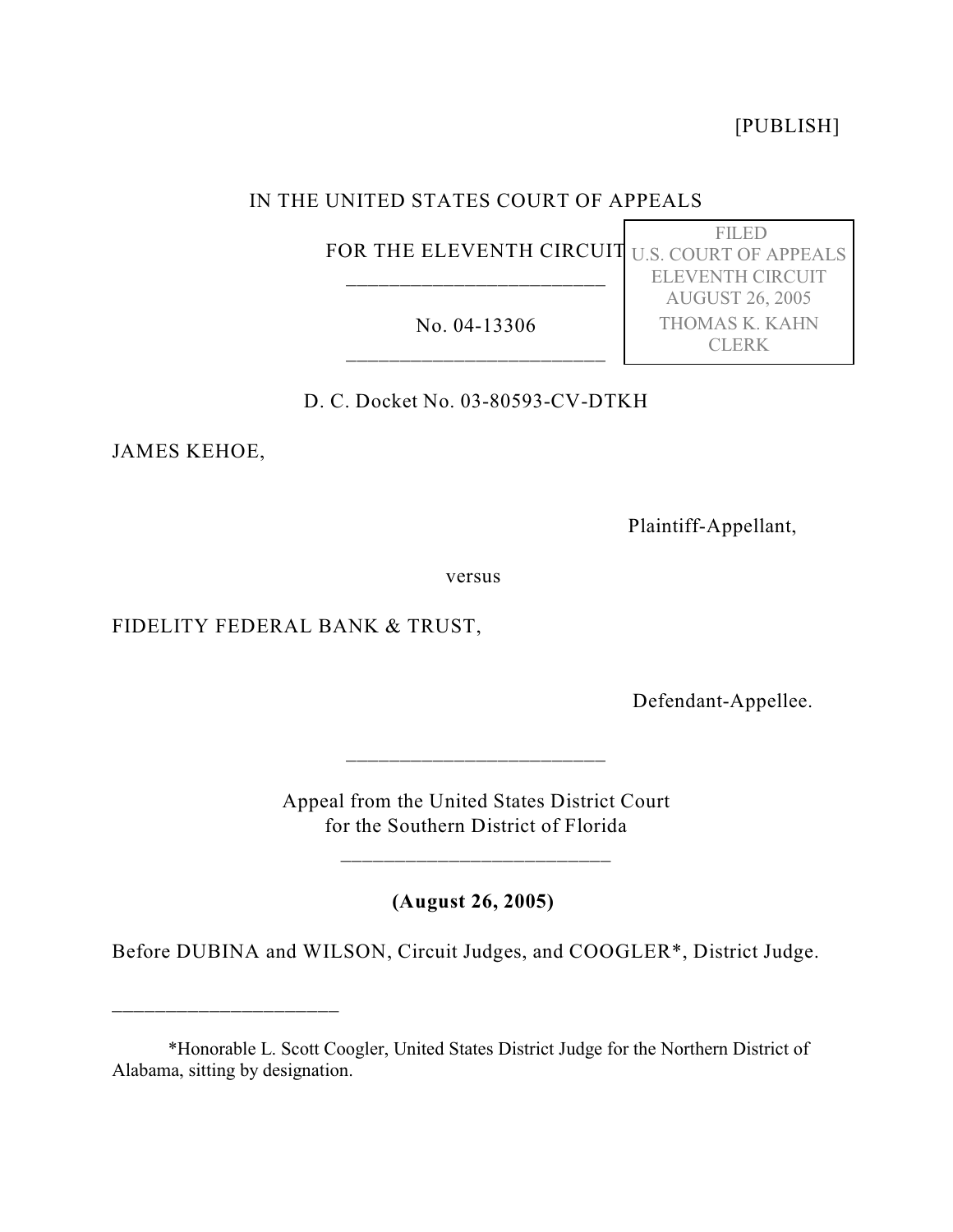WILSON, Circuit Judge:

This appeal requires that we engage in an exercise of statutory interpretation. The statute at issue is the Driver's Privacy Protection Act, 18 U.S.C. § 2721, *et seq.* ("DPPA"). Having considered the plain text of the statute, we conclude that a plaintiff need not prove actual damages to recover liquidated damages for a violation of the DPPA. Since the district court reached a contrary conclusion, we reverse and remand.

## **I. BACKGROUND**

In 1994, Congress enacted the DPPA to limit the release of an individual's personal information contained in his driver's license record to those who had a legitimate and lawful need for the information. Originally, the DPPA implemented an opt-out procedure for driver's license information disclosed for marketing purposes. Under the opt-out procedure, a state could release or sell an individual's driver's license information without the individual's permission so long as the individual was given an opportunity to opt out by requesting that the information not be released. On October 9, 1999, Congress amended the DPPA to require an opt-in procedure. The effective date of this amendment was June 1, 2000. As a result of this amendment, a state's department of motor vehicles cannot disclose an individual's driver's license information without express permission from the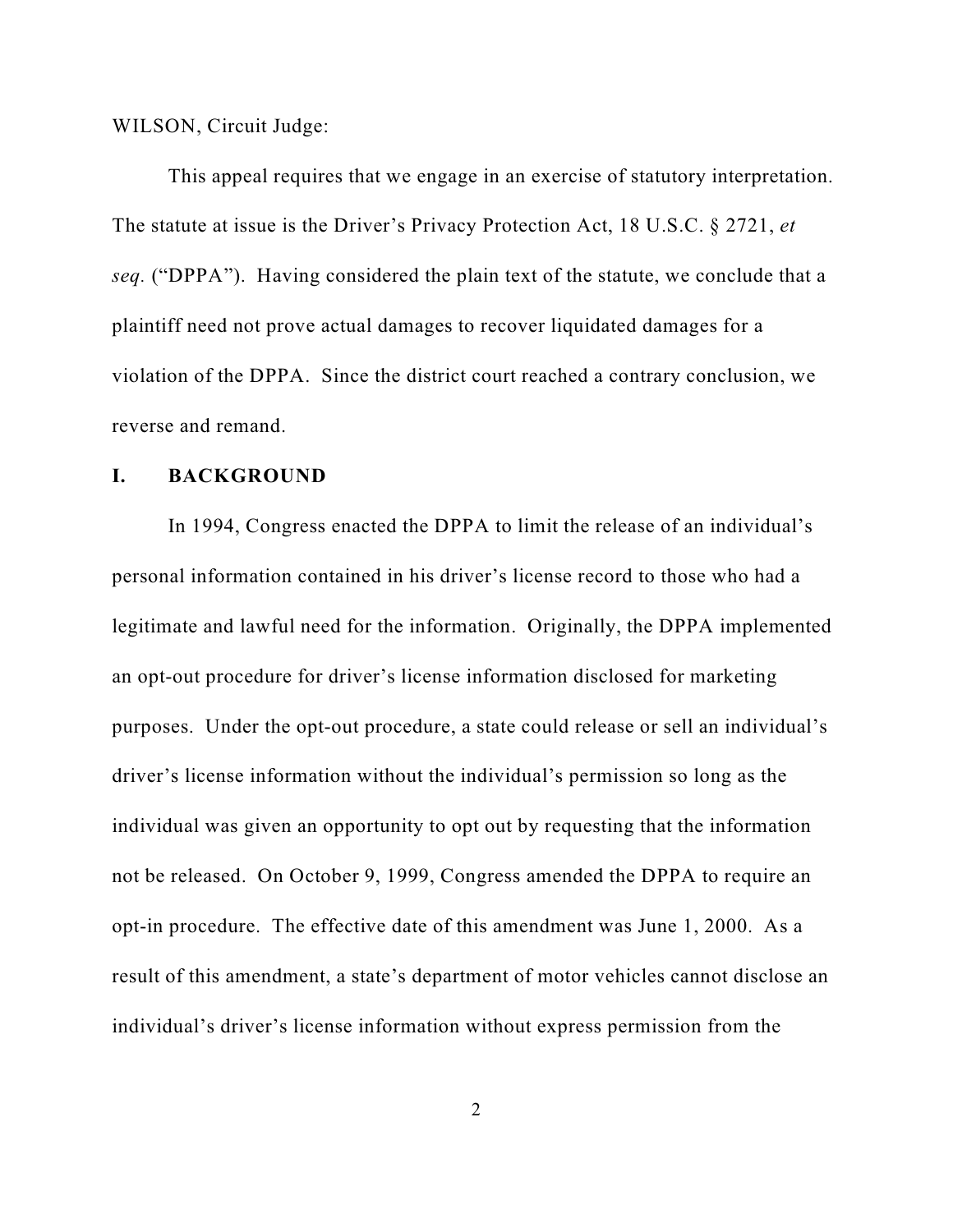individual about whom the information pertains.

Forty-nine states immediately passed legislation to ensure compliance with this amendment to the DPPA. Florida was the only state that did not immediately comply. Instead, Florida waited until May 13, 2004, to amend its public records statute to comply with the DPPA. *See* Fla. Stat. § 119.07(3)(aa)(12); 2004 Fla. Sess. Law Serv. 2004-62 (West).

Fidelity is a publicly owned and locally operated savings bank. From June 1, 2000, to June 20, 2003, on a monthly basis, Fidelity purchased from the State of Florida's Department of Highway Safety and Motor Vehicles ("Florida DMV") the names and addresses of individuals who had registered new motor vehicles or used motor vehicles less than three years old within the preceding month in Palm Beach, Martin, and Broward Counties. Fidelity paid the Florida DMV one cent for each name and address provided. The Florida DMV then forwarded the information electronically to a third-party mass mailing service provider retained by Fidelity. The mass mailing service provider mailed the solicitations to individuals to refinance their motor vehicle loans. Over the course of the three years at issue, Fidelity paid the State of Florida approximately \$5,656.00 for the names of approximately 565,600 individuals.

On July 1, 2003, James Kehoe, on behalf of himself and others similarly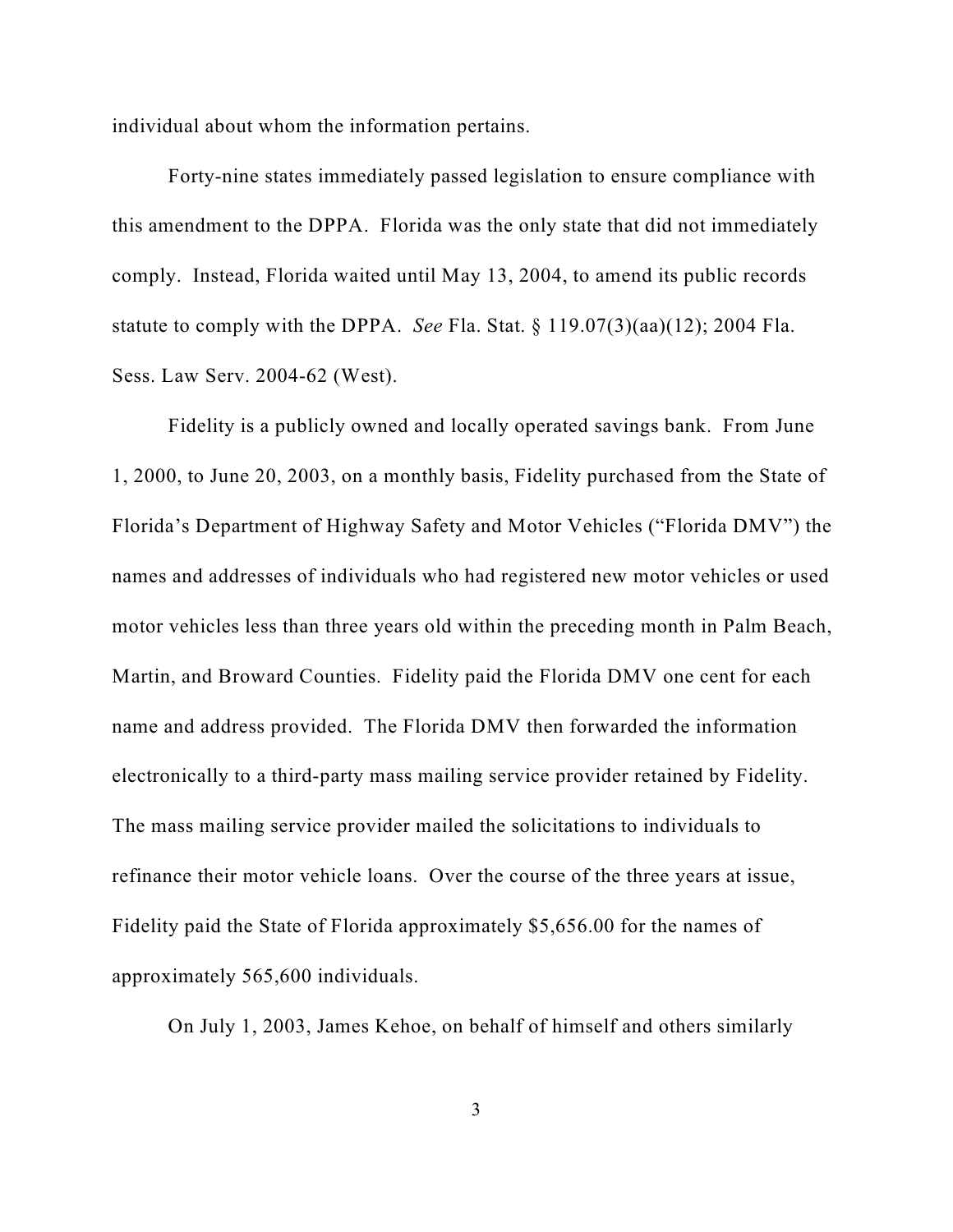situated, filed this putative class action. The gravamen of Kehoe's complaint is that Fidelity purchased his personal information from the Florida DMV without his consent. At the conclusion of his complaint, Kehoe requested the following relief: liquidated damages "in the amount of \$2,500.00 for each instance in which [Fidelity] obtained or used personal information concerning [Kehoe] and members of the Class;" "punitive damages should the Court find that [Fidelity] acted in willful or reckless disregard of the DPPA;" attorney's fees and costs; the destruction of any personal information unlawfully obtained from the Florida DMV; and "such other relief as the Court deems appropriate."

Fidelity responded to Kehoe's complaint by filing a motion to dismiss the complaint or, alternatively, enter summary judgment in favor of Fidelity. The district court summarily denied Fidelity's motion to dismiss the complaint and deferred ruling on the summary judgment motion until after the completion of discovery. After discovery, Fidelity renewed its motion for summary judgment. The district court concluded that a plaintiff must prove some measure of actual damages to maintain a claim under the DPPA. Because Kehoe had not asserted that he incurred any actual damages, the district court granted summary judgment in Fidelity's favor and denied Kehoe's motion for class certification as moot.

On appeal, Kehoe argues that the district court erred in holding that the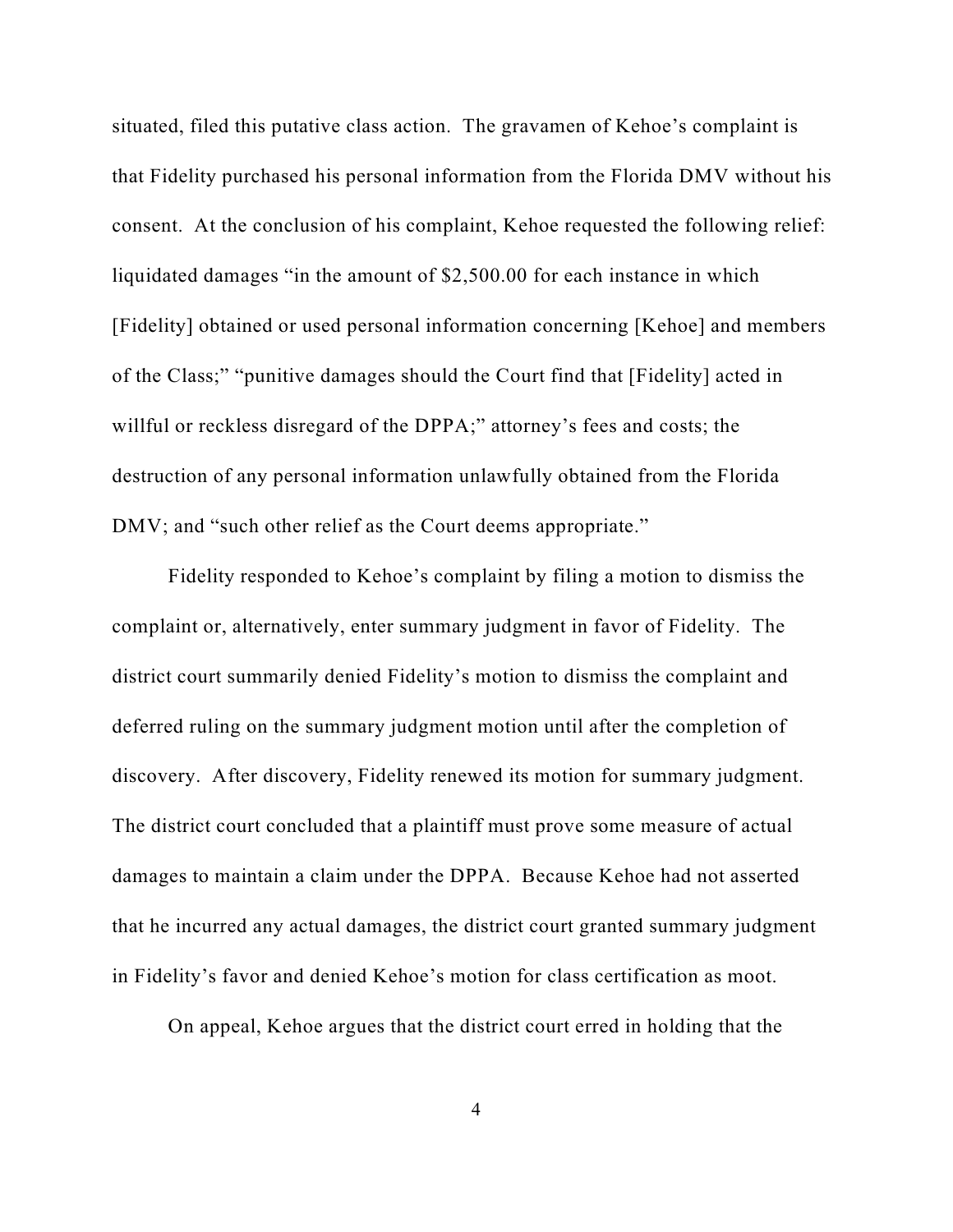DPPA requires proof of actual damages prior to the award of liquidated damages. Additionally, Kehoe argues that the district court erred in granting summary judgment without considering his requests for class certification and injunctive relief. $1$ 

#### **II. STANDARD OF REVIEW**

We review the district court's grant of summary judgment *de novo*, applying the same legal standards as the district court. *See Hilburn v. Murata Elecs. N. Am., Inc.*, 181 F.3d 1220, 1225 (11th Cir. 1999). The interpretation of a statute is a question of law subject to *de novo* review. *DirecTV, Inc. v. Brown*, 371 F.3d 814, 816 (11th Cir. 2004).

## **III. DISCUSSION**

A. 18 U.S.C. § 2724(b), the DPPA's Remedies Provision

The main issue in this case is whether a plaintiff must prove actual damages before he may recover a liquidated damages award under the DPPA. This is an

<sup>&</sup>lt;sup>1</sup>The district court granted summary judgment without addressing the other statutory remedies that Kehoe requested in his complaint. Even if we were to conclude that proof of actual damages was necessary to be awarded liquidated damages, we still would have to remand this case to district court for consideration of the other available remedies requested by Kehoe.

Additionally, Kehoe argues that the district court erred in entering final summary judgment without considering the merits of the pending motion for class certification. However, it is "within the court's discretion to consider the merits of the claims before their amenability to class certification." *Telfair v. First Union Mortgage Corp.*, 216 F.3d 1333, 1343 (11th Cir. 2000); *see also Rink v. Cheminova, Inc.*, 400 F.3d 1286, 1297 (11th Cir. 2005), *petition for cert. filed*, 74 U.S.L.W. 3025 (U.S. June 24, 2005).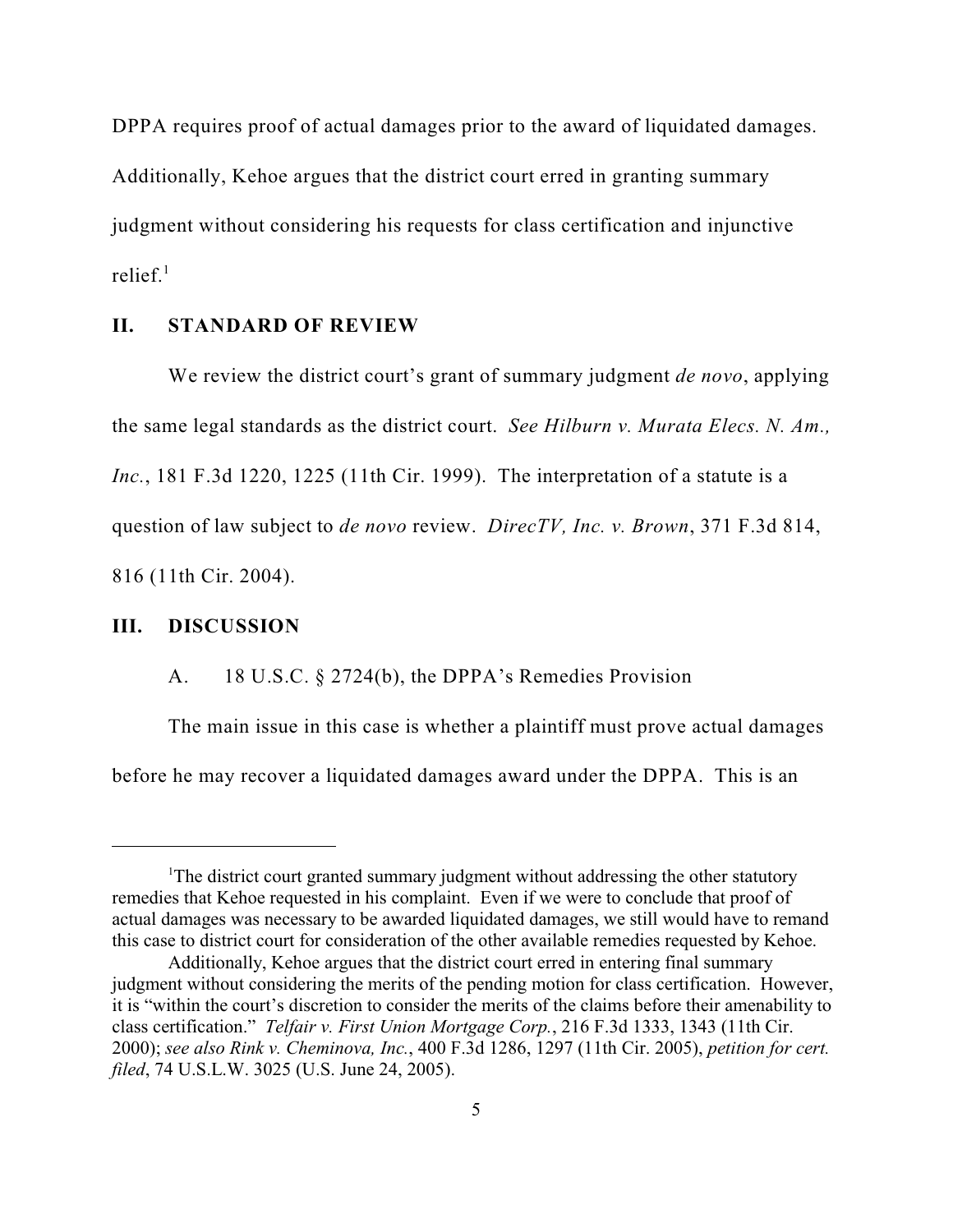issue of first impression for our Circuit. In reaching the conclusion that Kehoe could not maintain a claim for liquidated damages under § 2721(b) without proving that he had suffered actual damages, the district court relied upon what it termed "the sum of several legal principles." *See Kehoe v. Fidelity Federal Bank & Trust*, No. 03-80593-CV-DTKH, 2004 WL 1659617, at \*6 (S.D. Fla. June 14, 2004). Considering the relevant text of the DPPA as buttressed by instructive dicta in *Doe v. Chao*, 540 U.S. 614, 124 S. Ct. 1204 (2004), we reach the opposite conclusion. A plaintiff need not prove a measure of actual damages to recover liquidated damages under the DPPA, and certainly need not prove actual damages to recover the other types of remedies listed in  $\S 2724(b)$ .<sup>2</sup>

#### 1. Textual Analysis of the DPPA

"In construing a statute we must begin, and often should end as well, with the language of the statute itself . . . because we presume that Congress said what it meant and meant what it said." *Harry v. Marchant,* 291 F.3d 767, 770 (11th Cir. 2002)(*en banc*)(internal quotations and citations omitted). "[W]e need not resort to extrinsic evidence, such as legislative history, to discern a statute's meaning if the

<sup>&</sup>lt;sup>2</sup>While the instant case was pending on appeal, another district court in Florida issued an opinion addressing this issue. *See Schmidt v. Multimedia Holdings Corp.*, 361 F. Supp. 2d 1346, 1356 (M.D. Fla. 2004) (holding that a plaintiff must prove some measure of actual, pecuniary loss to receive liquidated damages under the DPPA). To the extent that the reasoning in *Schmidt* diverges from that of the district court in the instant case, we are still not persuaded.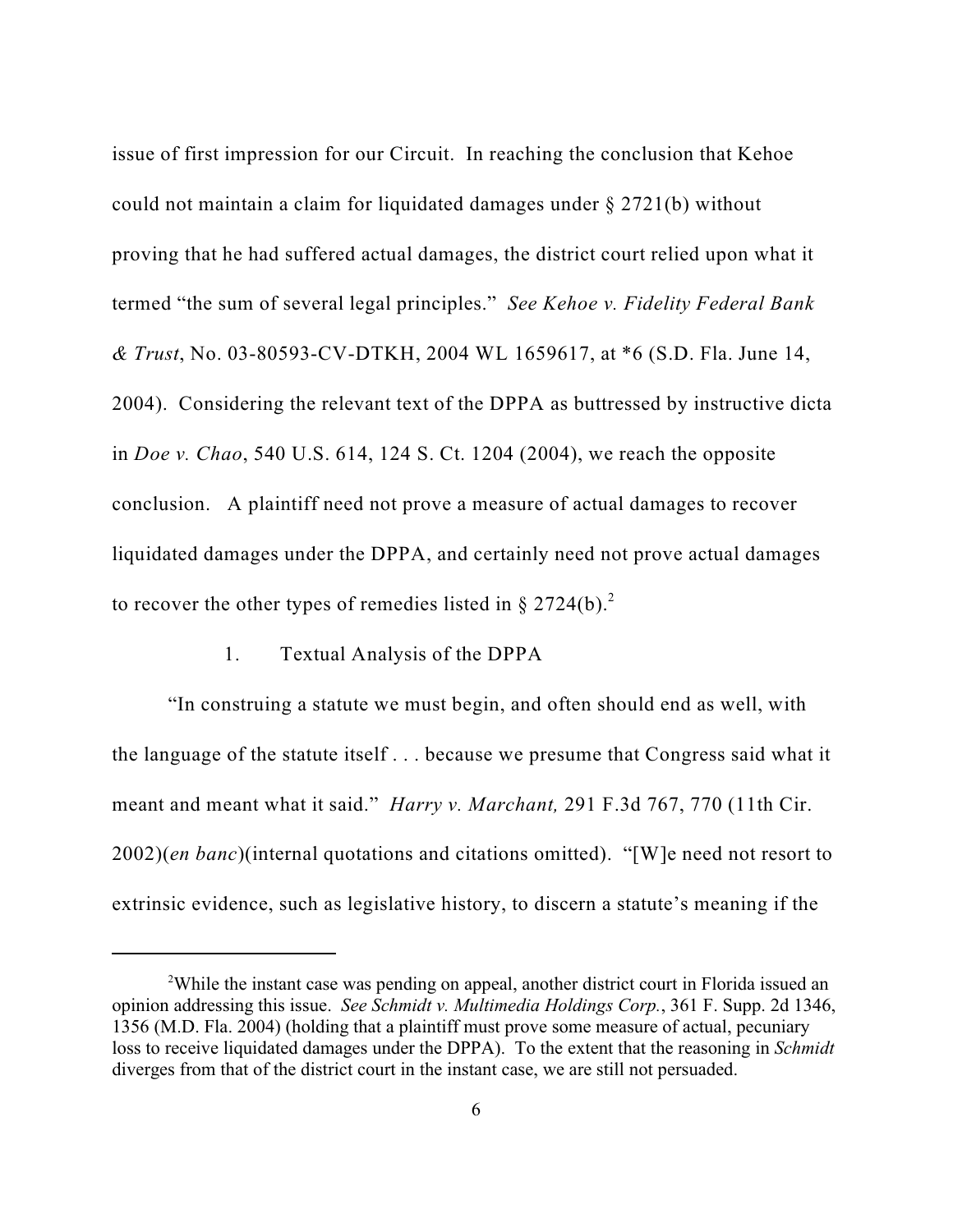statute's meaning is unambiguous." *In re Paschen*, 296 F.3d 1203, 1207 (11th Cir. 2002). "Any ambiguity in the statutory language must result from the common usage of that language, not from the parties' dueling characterizations of what Congress 'really meant.'" *CBS, Inc. v. Primetime 24 Joint Venture*, 245 F.3d 1217, 1225 (11th Cir. 2001).

The sections of the DPPA that are relevant to our analysis are: 18 U.S.C. §§ 2722 and 2724. Section 2722 states, in pertinent part: "**(a) Procurement for unlawful purpose.**– It shall be unlawful for any person knowingly to obtain or disclose personal information, from a motor vehicle record, for any use not permitted under section 2721(b) of this title." 18 U.S.C. § 2722(a). Fidelity does not dispute that a violation of the DPPA occurred – it purchased and used Kehoe's personal information for a purpose that is not permitted under § 2721(b). Since a violation occurred, Kehoe can bring this action pursuant to § 2724. Section 2724, states, in its entirety:

#### **Civil action**

**(a) Cause of action.**– A person who knowingly obtains, discloses or uses personal information, from a motor vehicle record, for a purpose not permitted under this chapter [18 U.S.C. §§ 2721 *et seq.*] shall be liable to the individual to whom the information pertains, who may bring a civil action in a United States district court.

- **(b) Remedies.** The court may award
	- **(1)** actual damages, but not less than liquidated damages in the amount of \$2,500;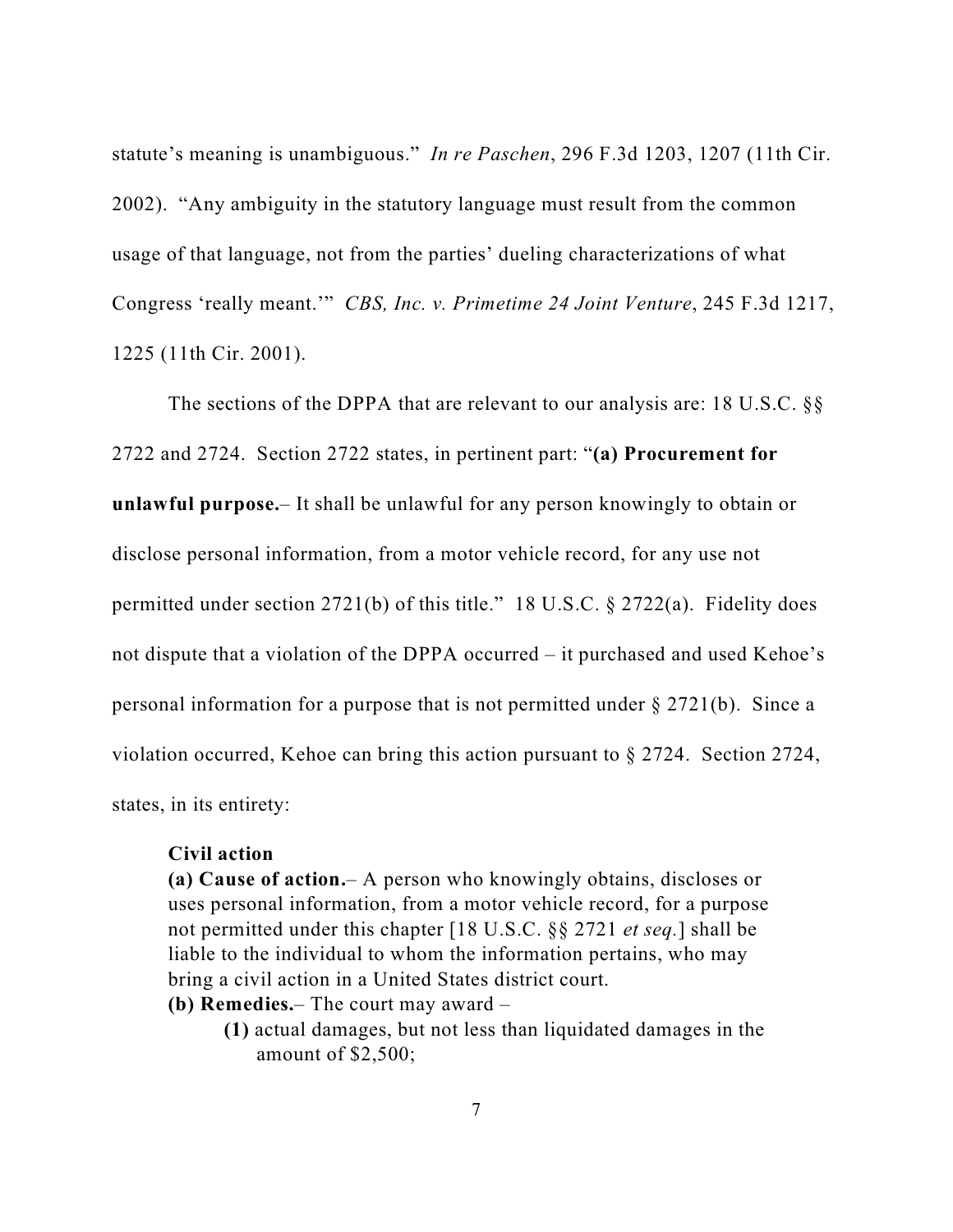- **(2)** punitive damages upon proof of willful or reckless disregard of the law;
- **(3)** reasonable attorney's fees and other litigation costs reasonably incurred; and
- **(4)** such other preliminary and equitable relief as the court determines to be appropriate.

18 U.S.C. § 2724. Specifically, at issue is the interpretation of sub-section (b)(1) of § 2724. Fidelity and the district court interpret the language in sub-section (b)(1) to mean that proving actual damages is a condition precedent to receiving liquidated damages in the amount of \$2,500.00. Kehoe, however, interprets subsection (b)(1) as permitting a minimum damages award of \$2,500.00 regardless of whether a plaintiff suffered any actual damages. In other words, Kehoe reads subsection  $(b)(1)$  in the disjunctive – that he may receive the greater of his actual damages or \$2,500.00.

At the heart of this case is a disagreement over what effect the phrase "but not less than" and the comma preceding that phrase has on Kehoe's ability to recover liquidated damages. Specifically, at issue is whether the clause after the comma is dependent upon the proof of actual damages. The placement of the comma and "but not less than" does not necessarily mean that the second clause is dependent upon proof of the first clause. *Accord Pichler v. UNITE*, 228 F.R.D. 230, 245 (E.D. Pa. 2005) (holding that pursuant to  $\S 2724(b)(1)$ , a plaintiff need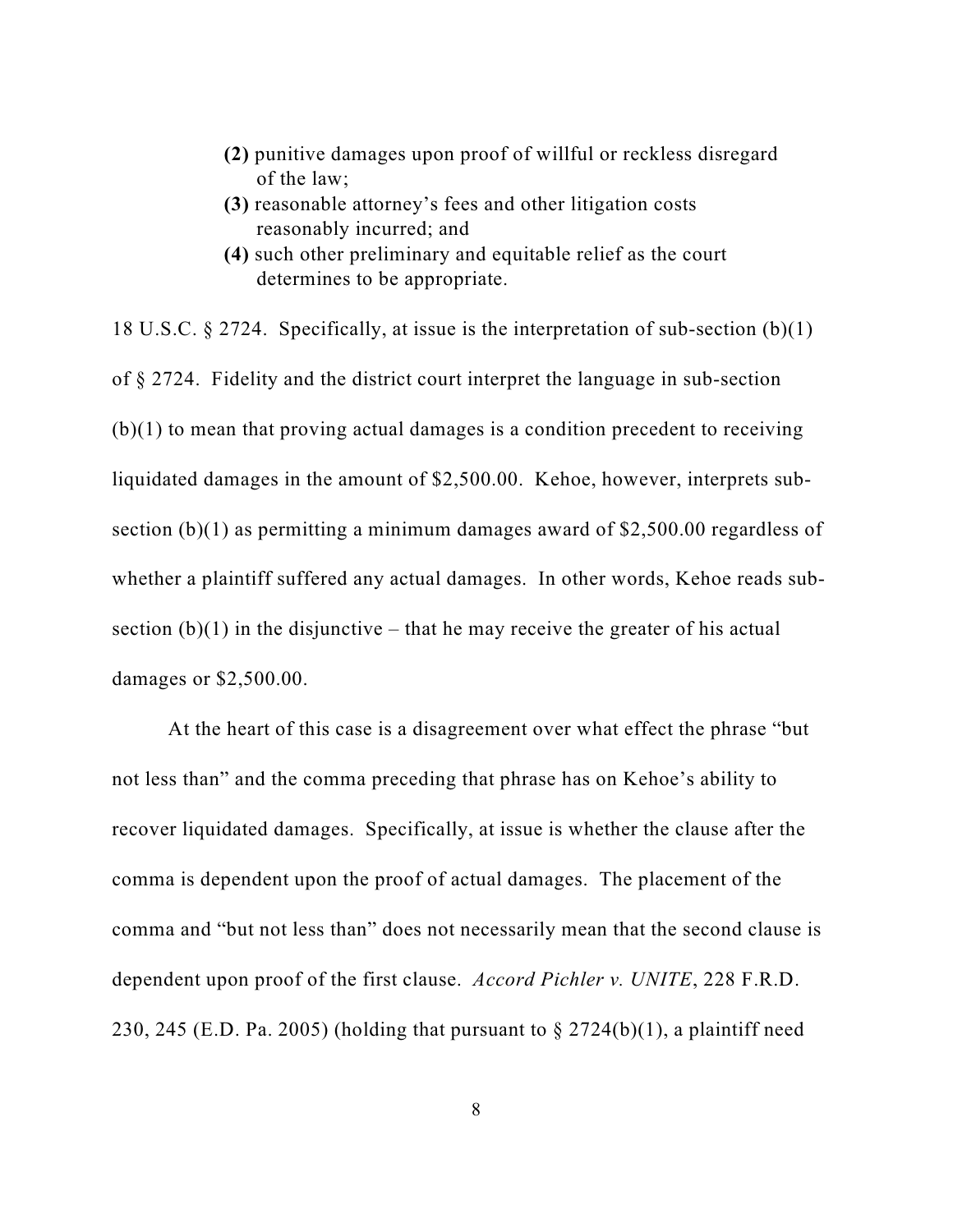not prove actual damages to be awarded liquidated damages).<sup>3</sup> There is no language in sub-section (b)(1) that confines liquidated damages to people who suffered actual damages. For example, if sub-section (b)(1) instead said "liquidated damages in the amount of \$2,500, but not less than actual damages," the award of actual damages would not be confined to people who should be awarded liquidated damages.

Moreover, actual damages and liquidated damages are, by definition, completely different types of damages. "Actual damages . . . are defined as '[r]eal, substantive and just damages, or the amount awarded to a complainant in compensation for his actual and real loss or injury." *McMillian v. F.D.I.C.*, 81 F.3d 1041, 1055 (11th Cir. 1996) (quoting BLACK'S LAW DICTIONARY (6th ed. 1991)). We have held that "liquidated damages are a contractual substitute for actual damages [and] are paid even in the absence of proof of actual damages." *Bender Shipbuilding & Repair Co. v. Brasileiro*, 874 F.2d 1551, 1557 n.5 (11th Cir. 1989). "[L]iquidated damages serve a particularly useful function when damages are uncertain in nature or amount or are unmeasurable . . . [a]nd the fact that no damages are shown is not fatal." *Rex Trailer Co. v. United States*, 350 U.S.

<sup>&</sup>lt;sup>3</sup>The *Pichler* decision was issued a few days before we heard oral argument in this case. While we obviously are not bound by the *Pichler* decision, we find its analysis of the issue before us well-reasoned and persuasive.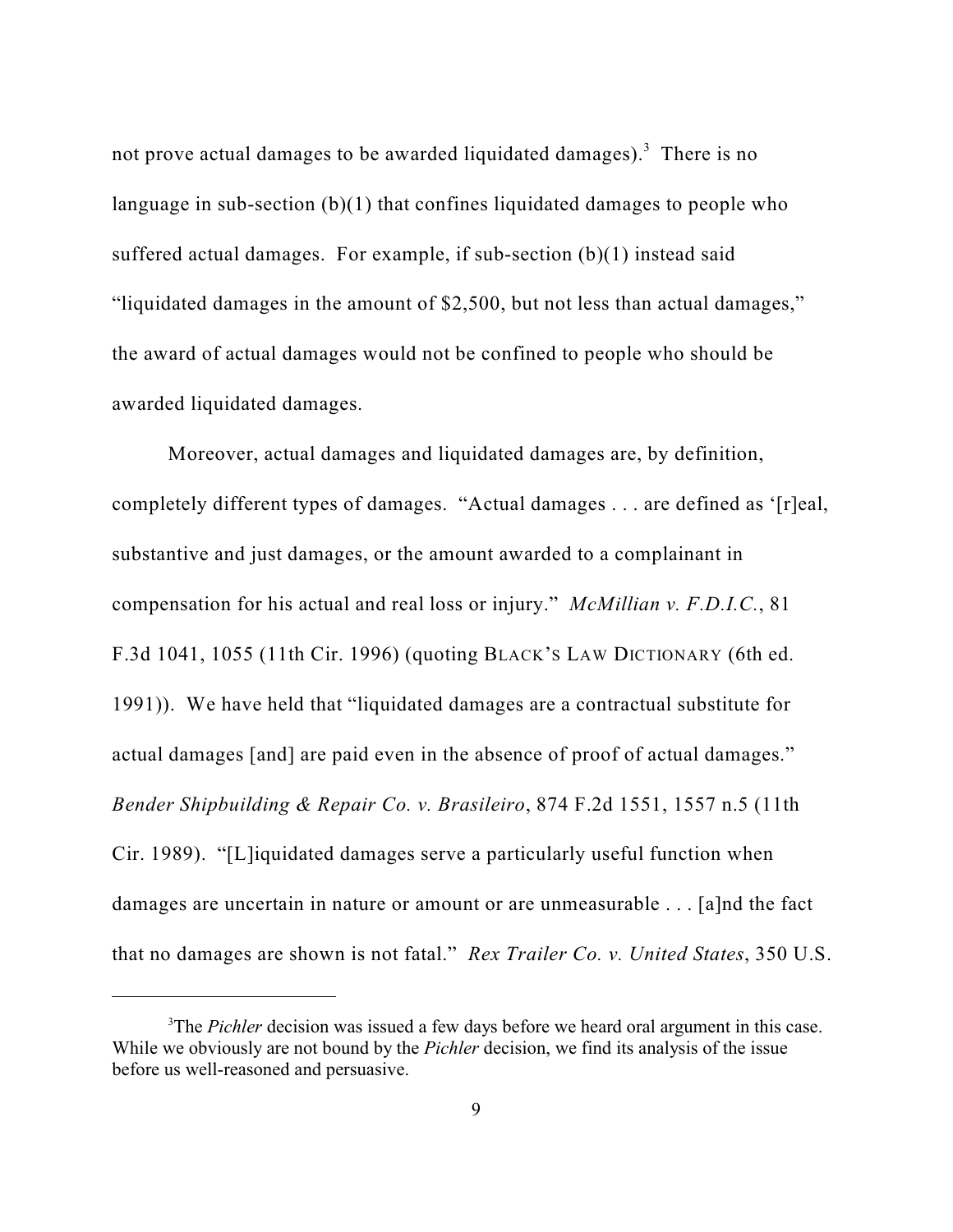148, 153, 76 S. Ct. 219, 222 (1956) (internal quotation and citation omitted).

Damages for a violation of an individual's privacy are a quintessential example of damages that are uncertain and possibly unmeasurable. Since liquidated damages are an appropriate substitute for the potentially uncertain and unmeasurable actual damages of a privacy violation, it follows that proof of actual damages is not necessary for an award of liquidated damages. To us, the plain meaning of the statute is clear – a plaintiff need not prove actual damages to be awarded liquidated damages.

## 2. *Doe v. Chao*

The district court spends a large part of its decision discussing the effect of *Doe v. Chao*, 540 U.S. 614, 124 S. Ct. 1204 (2004) on the remedial provision of the DPPA. *Doe v. Chao* guides, but does not control, our analysis of the DPPA. Specifically, we interpret dicta in *Doe v. Chao* as supporting our conclusion that under the DPPA, proof of actual damages is not a condition precedent to a liquidated damages award.

In *Doe v. Chao*, the Supreme Court analyzed the remedial provisions of the Privacy Act of 1974, 5 U.S.C. § 552a (2005) ("Privacy Act"). Pursuant to the Privacy Act, the Government is liable for "actual damages sustained by the individual as a result of the refusal or failure, but in no case shall *a person entitled*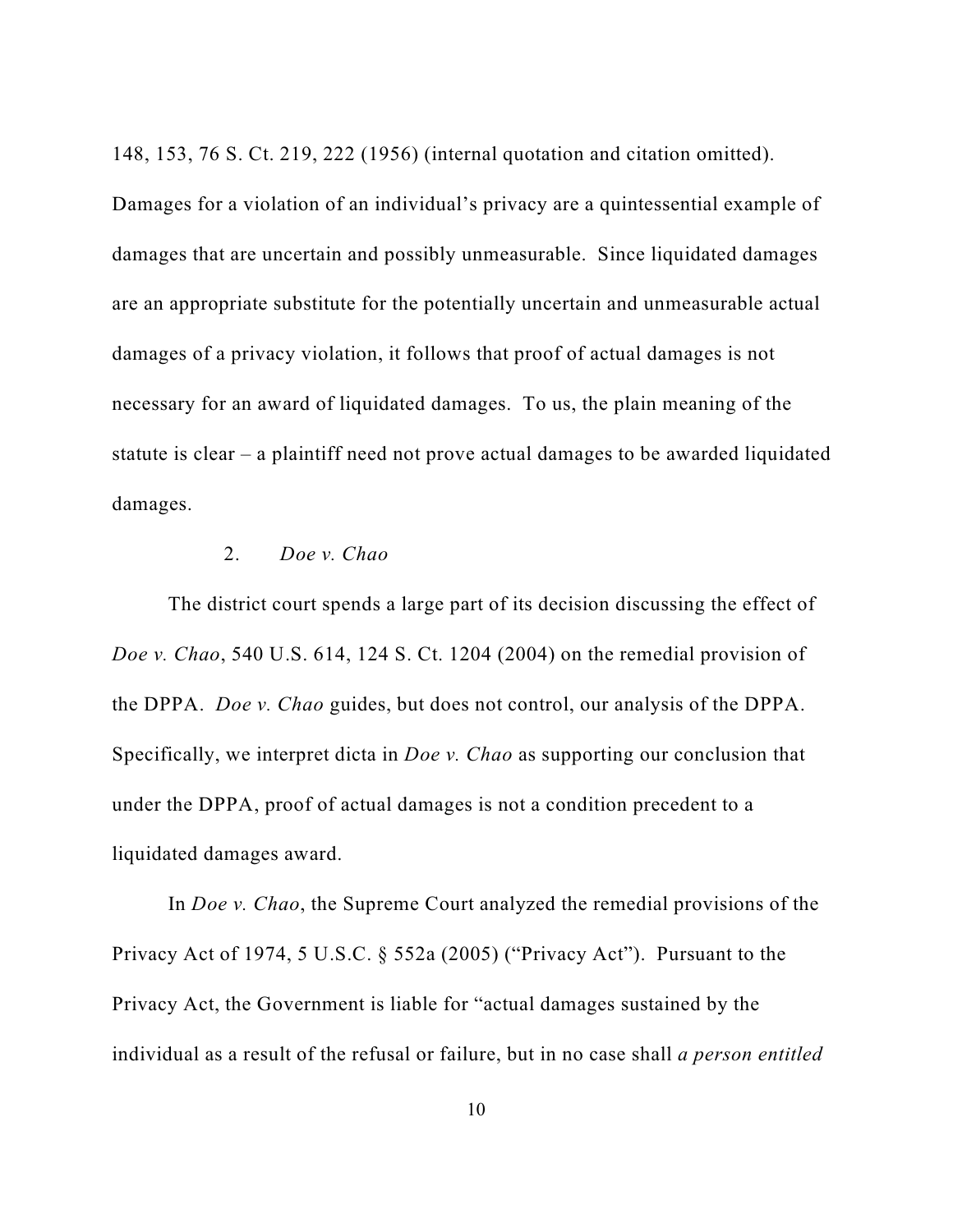*to recovery* receive less than the sum of  $$1,000.00."$  5 U.S.C.  $§$  552a(g)(4)(a) (emphasis added). Similar to the issue before us, at issue in *Doe v. Chao*, was whether a plaintiff must prove some measure of actual damages prior to receiving a minimum statutory award of \$1,000.00. Ultimately, the Supreme Court held that plaintiffs must prove some measure of actual damages to be awarded \$1,000.00 pursuant to the Privacy Act. *See* 540 U.S. at 627, 124 S. Ct. at 1212. 4

The Supreme Court majority's analysis in *Doe v. Chao* relies heavily on the phrase "a person entitled to recovery" as a critical limiting phrase. *Id.* at 621 n.2, 124 S. Ct. 1209 n.2 ("Congress used the entitled-to-recovery phrase only to describe those entitled to the \$1,000 guarantee, and it spoke of entitlement and guarantee only after referring to an individual's actual damages, indicating that 'actual damages' is a further touchstone of the entitlement."). The relevant language of the remedies provision in the DPPA does not contain this critical

<sup>&</sup>lt;sup>4</sup>The Supreme Court also supported its conclusion in *Doe v. Chao* with the legislative history for the Privacy Act. Kehoe peppers his complaint and brief with quotes from the legislative history of the DPPA. Even if we had concluded  $\S 2724(b)(1)$  is ambiguous, the legislative history is of no assistance as there is a dearth of legislative history that sheds light on Congress's intent when drafting § 2724(b). Accordingly, we must rely on our own interpretation of the text of the statute. *See Exxon Mobil Corp. v. Allapattah Services, Inc.*, U.S. , 125 S. Ct. 2611, 2626 (2005) ("As we have repeatedly held, the authoritative statement is the statutory text, not the legislative history or any other extrinsic material. Extrinsic materials have a role in statutory interpretation only to the extent they shed a reliable light on the enacting Legislature's understanding of otherwise ambiguous terms.").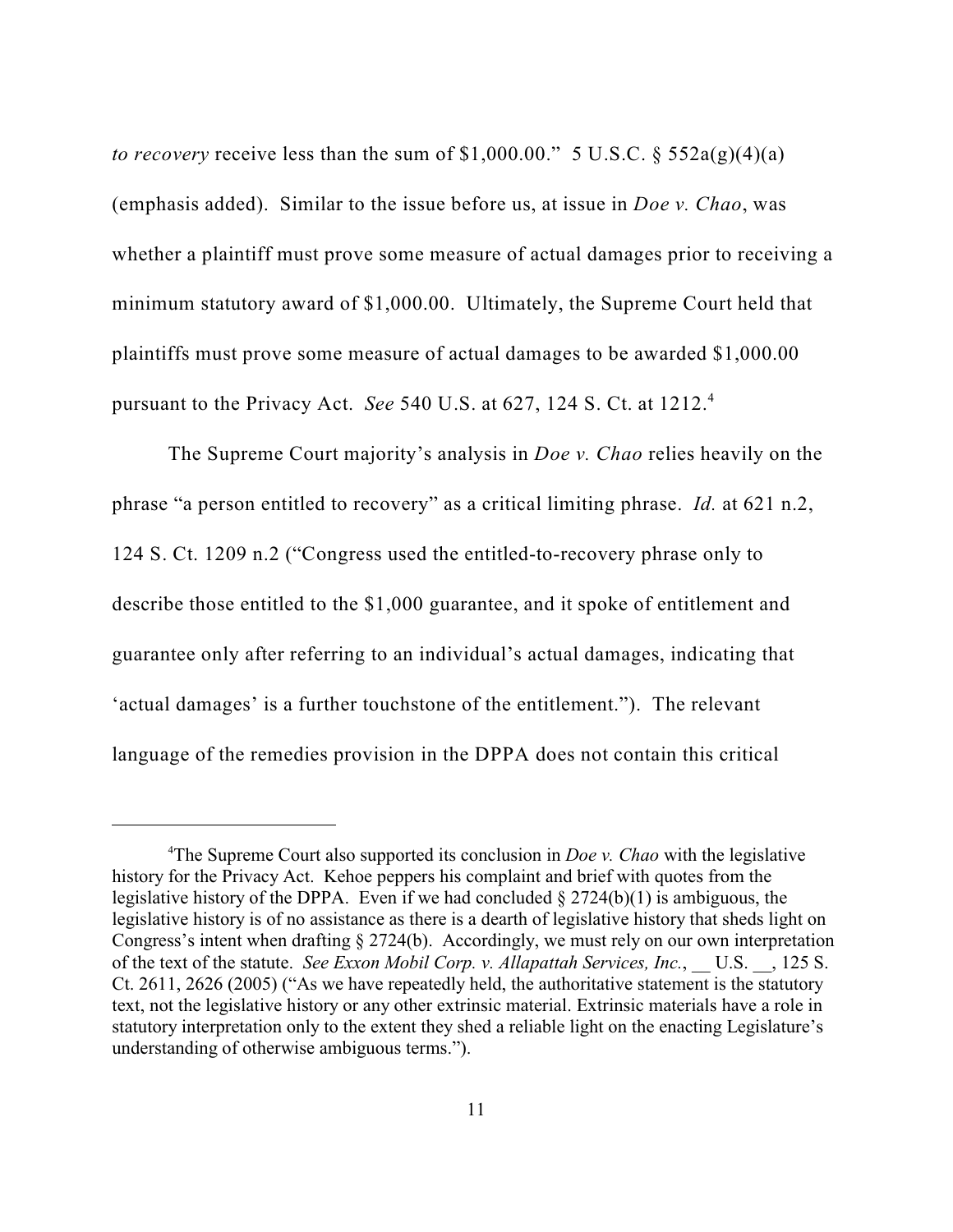limiting phrase, and, thus, differs significantly from the relevant language of the Privacy Act. Moreover, the remedial provision in the Privacy Act lacks any reference to the term "liquidated damages." For these reasons, the Supreme Court's decision in *Doe v. Chao* does not control our interpretation of the DPPA remedial provision in this case*.* 

Even though *Doe v. Chao* does not control our decision in this case, we are guided by the Supreme Court's dicta in that decision. In *Doe v. Chao*, the Supreme Court suggested language similar to the language in the DPPA as a potential model for a remedial provision in which proof of actual damages is not a prerequisite to recovering statutory damages. *See* 540 U.S. at 623, 124 S. Ct. at 1210*.*  Specifically, the Supreme Court stated that had Congress intended  $\S 552a(g)(4)(a)$ to be read in the disjunctive, it simply could have provided that "the Government would be liable to the individual for *actual damages 'but in no case . . . less than the sum of \$1,000.*" *Id.* (emphasis added). Had we any doubt that  $\S 2724(b)(1)$ , as written, is unambiguous, this dicta by the Supreme Court would assuage those doubts. While there are minor differences between this suggested language and the language actually in the DPPA, these differences do not weaken our reliance on this suggested language. The differences are: (1) that Congress used "not" instead of "in no case" in the DPPA; and (2) that Congress specifically called the statutory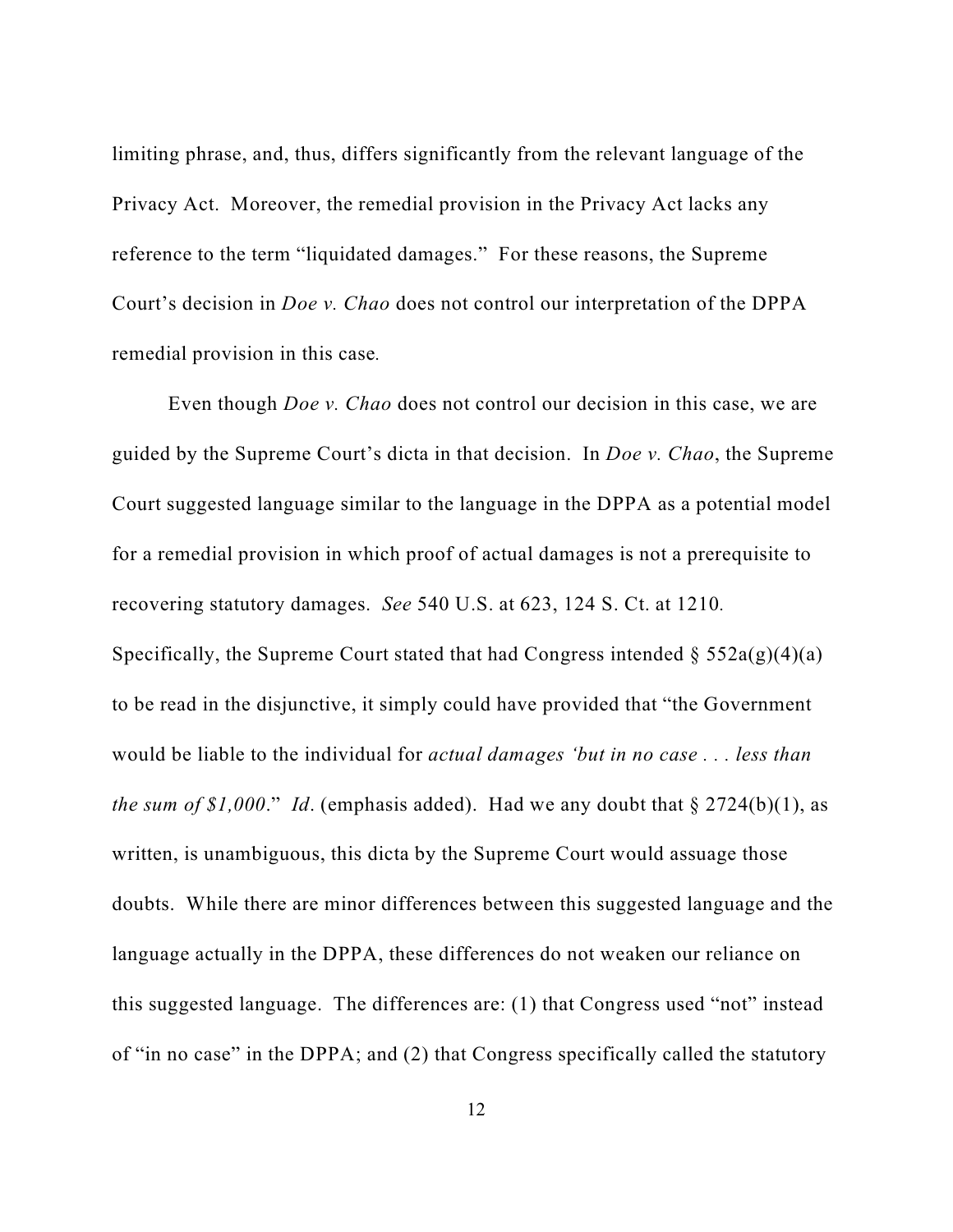damages in the DPPA "liquidated damages." The first difference is immaterial to our analysis, and the second, the use of the term "liquidated damages," strengthens our conclusion because, as stated above, liquidated damages are typically a form of damages separate and distinct from actual damages.<sup>5</sup> Thus, *Doe v. Chao* lends support to our interpretation that  $\S 2724(b)(1)$  permits an award of liquidated damages without proof of actual damages.

## 3. The Rule of the Last Antecedent

The district court erroneously utilizes the rule of the last antecedent to conclude that "the qualifying language of 'but not less than liquidated damages in the amount of \$2,500' would apply only to the phrase 'actual damages' immediately preceding it, and would not extend out as its own remedy to be awarded regardless of actual damages." *Kehoe*, 2004 WL 1659617, at \*6. According to the rule of the last antecedent, "a limiting clause or phrase . . . should ordinarily be read as modifying only the noun or phrase that it immediately follows." *Barnhart v. Thomas*, 540 U.S. 20, 26, 124 S. Ct. 376, 380 (2003) (citation omitted), and should not "be construed as extending to and including others more remote." *Paschen*, 296 F.3d at 1209 (citation omitted). This rule is

<sup>&</sup>lt;sup>5</sup>As stated by the district court in *Pichler*, "Congress's decision to use the technical term 'liquidated damages' in the DPPA suggests that it intended to incorporate the locution's wellunderstood meaning." *Pichler*, 228 F.R.D. at 244.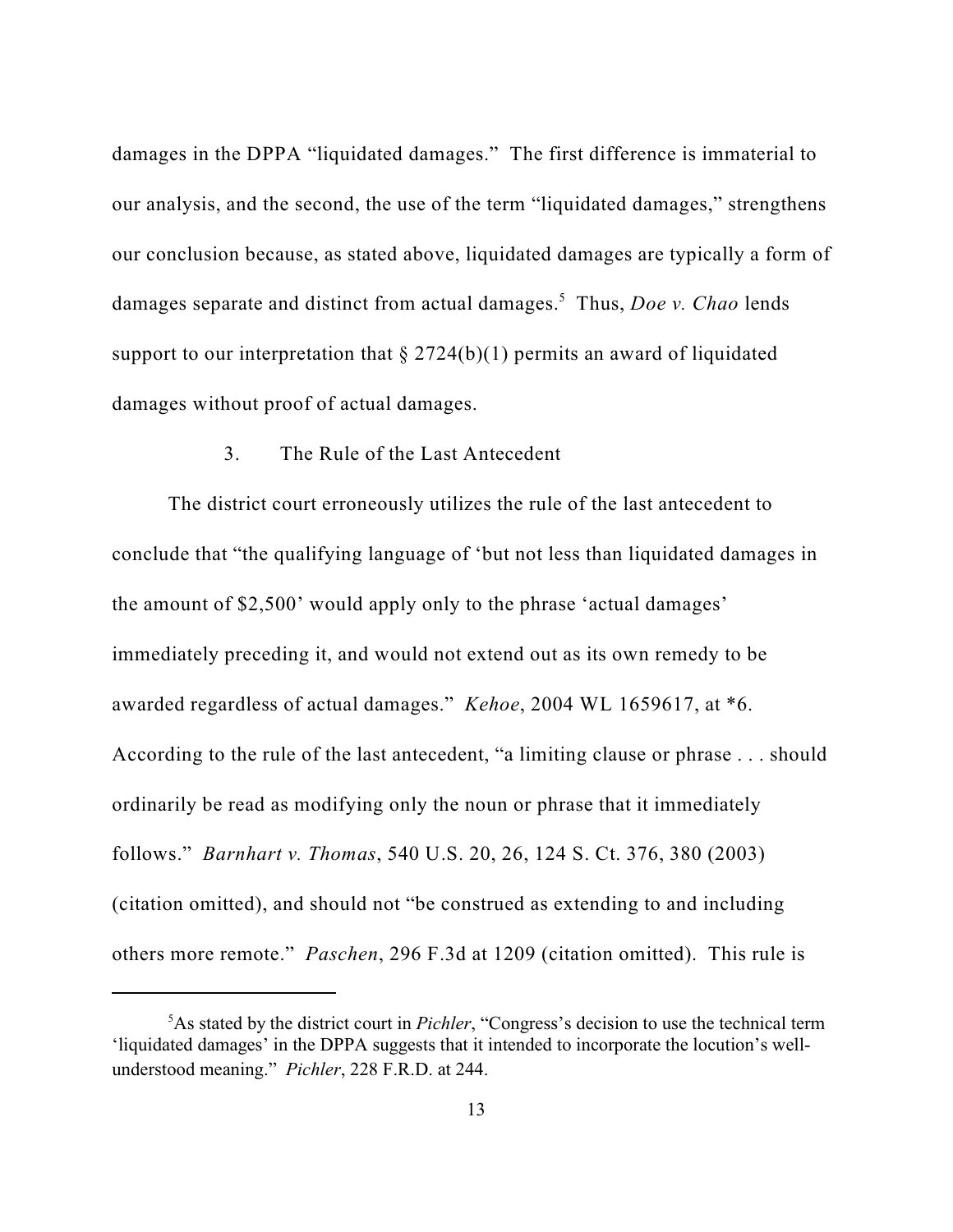inapplicable to the remedial provision at issue in this case. BLACK'S LAW DICTIONARY illustrates the appropriate application of this rule by way of the following example: "in the phrase *Texas courts*, *New Mexico courts*, *and New York courts in the federal system*, the words *in the federal system* might be held to modify only *New York courts* and not *Texas courts* or *New Mexico courts.*" BLACK'S LAW DICTIONARY 1360 (8th ed. 2004).

Thus, while the rule of the last antecedent may be appropriate for demonstrating that "in the amount of \$2,500" modifies "liquidated damages," it does not follow that "but not less than liquidated damages" modifies "actual damages." Nevertheless, even if the rule of the last antecedent did guide our analysis of this issue, "this rule is not an absolute and can assuredly be overcome by other indicia of meaning." *Barnhart*, 540 U.S. at 26, 124 S. Ct. at 380*.*

#### 4. Other Privacy Statutes

The district court uses the disjunctive language in the Electronic Privacy Communications Act ("ECPA"), 18 U.S.C. § 2520, and in 26 U.S.C. § 7431(c), which provides civil remedies for the unauthorized disclosure of tax return information, to illustrate that Congress knows how to draft damages provisions that award liquidated or statutory damages in the absence of any actual damages. After comparing the relevant text of these statutes to the DPPA, the district court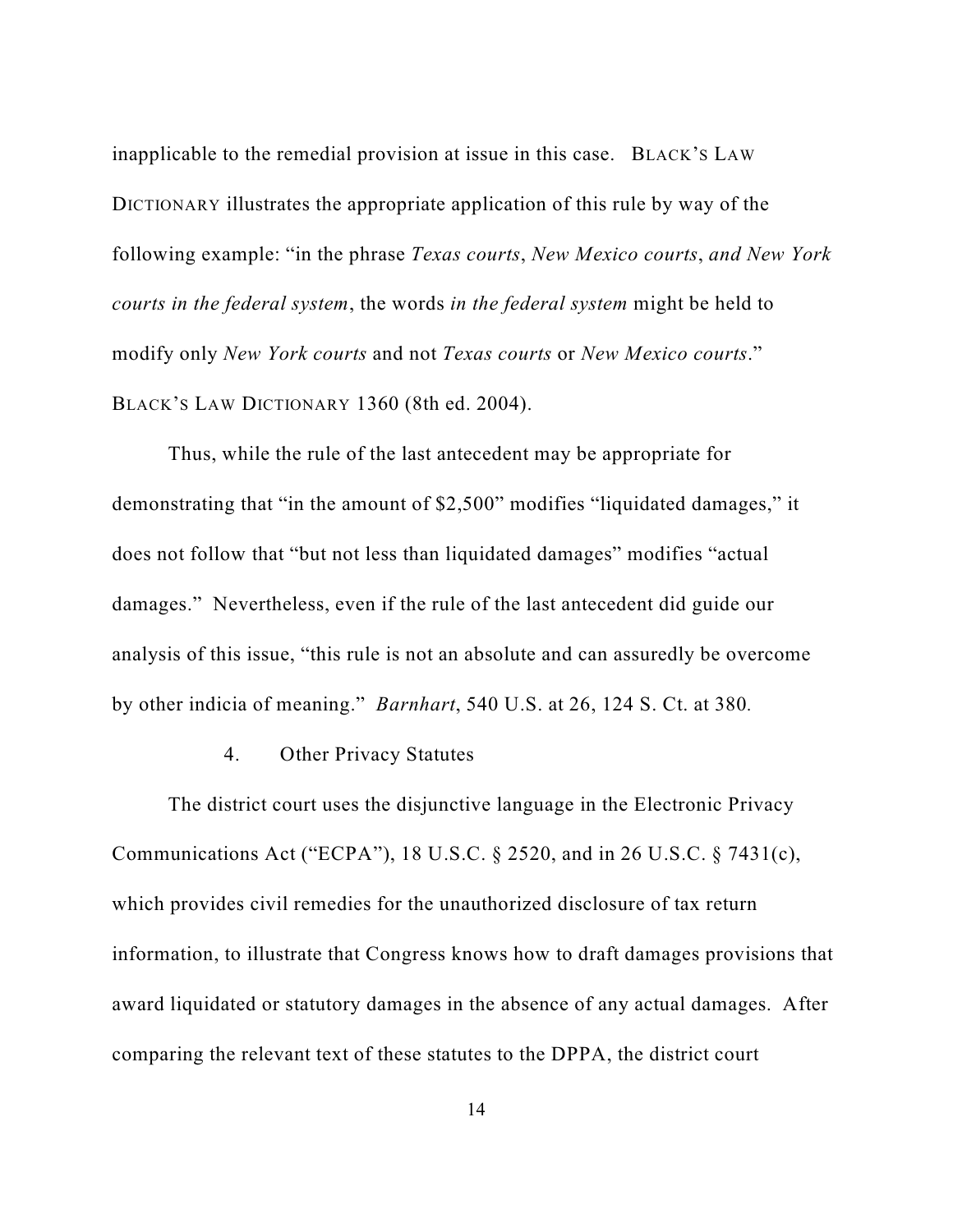concludes: "The DPPA's language does not make the clear distinction between actual damages and statutory damages made by both the ECPA and Section 7431. . . . The unwillingness of Congress to adopt this clear language when drafting the DPPA shows that it did not intend to allow plaintiffs without actual damages to receive the \$2,500 liquidated damages award." *Kehoe*, 2004 WL 1659617, at \*7. We are not comfortable with this conclusion.

As stated above, when interpreting a statute, we operate under the assumption that Congress says what it means and means what it says. *See Harry,* 291 F.3d at 770. However, this does not mean that it is always appropriate to put any weight on what Congress chooses *not* to say. There may be many ways to verbalize the same point and just because Congress, according to Fidelity, did not employ the clearest language available does not mean that the language chosen should be stripped of its plain meaning.

On appeal, Fidelity cites the text and construction of the remedial provisions of five privacy statutes (including the ECPA) to support its interpretation of the DPPA. These privacy statutes are: 18 U.S.C.  $\S 2710(c)(2)(A)$  (Video Privacy Protection Act or "VPPA"); 18 U.S.C. §§ 2520(c)(1)(A), (c)(1)(B) & (c)(2)(B) (ECPA); 47 U.S.C. § 551(f)(2)(A) (Cable Communications Policy Act or "CCPA"); 47 U.S.C.  $\S 227(b)(3)(B)$  (Telephone Consumer Protection Act); and 12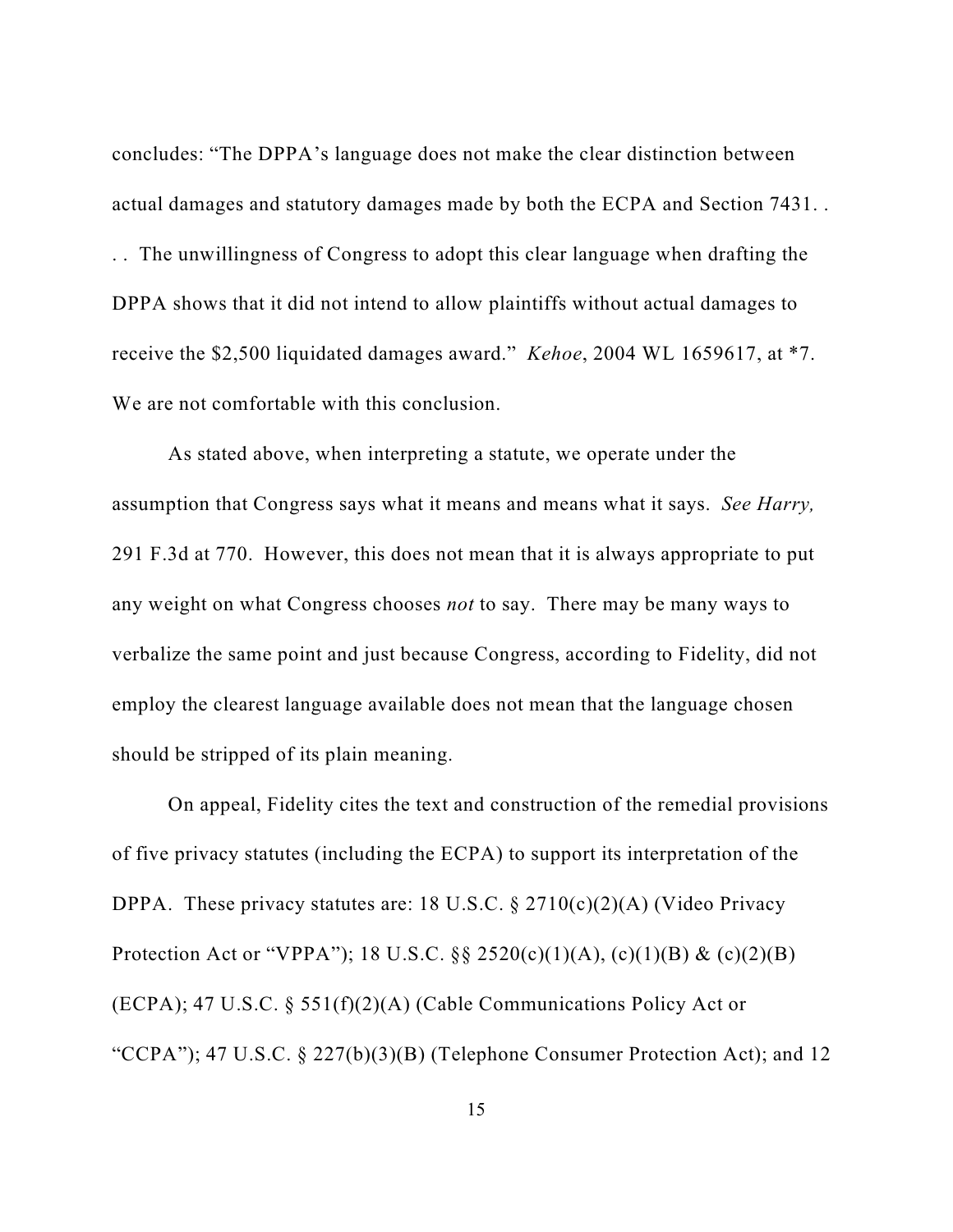U.S.C. § 3417(a)(1) (The Right to Financial Privacy Act). Of these five privacy statutes, only two have remedial provisions sufficiently similar to the language in the DPPA: the VPPA and the CCPA. While there is no guiding case authority squarely addressing the relevant similar provision in the VPPA, $<sup>6</sup>$  a district court</sup> previously addressed the relevant provision in the CCPA. *See Warner v. American Cablevision of Kansas City*, 699 F. Supp. 851, 858-59 (D. Kan. 1988). Consistent with our conclusion in this case, the *Warner* court held that § 551(f)(2)(A) does not require proof of actual damages as a condition precedent to awarding liquidated damages.<sup>7</sup>

Having considered the plain text of the DPPA's remedial provision, we conclude that a plaintiff need not prove actual damages to recover liquidated damages. Accordingly, we reverse the district court's order granting summary

<sup>&</sup>lt;sup>6</sup>Kehoe cites *Dirkes v. Borough of Runnemede*, 936 F. Supp. 235, 239 n.4 (D.N.J. 1996) in support of the interpretation that this language does not require proof of actual harm. However, any reference to this issue in *Dirkes* was purely dicta. Further, any statement that the district court in New Jersey may have made in *Dirkes* has been weakened since the Sixth Circuit recently expressly rejected the *Dirkes* court's reasoning regarding who could be sued under VPPA (the issue in *Dirkes*). *See Daniel v. Cantrell*, 375 F.3d 377, 383 n.3 (6th Cir. 2004) (stating "[w]e do not know what statute the court in *Dirkes* was reading"), *cert. denied*, 125 S. Ct. 874 (U.S. Jan. 10, 2005). To date, no court has expressly addressed whether liquidated damages are recoverable under VPPA without showing actual harm.

We would be remiss if we did not point out that there are other statutes in which Congress included similar remedial provisions. *See* 42 U.S.C. § 2000aa-6(f) (Privacy Protection Act); 47 U.S.C. § 338(i)(7); 50 U.S.C. §§ 1810 & 1828. We could not locate any guiding case authority interpreting the relevant remedial language of these statutes.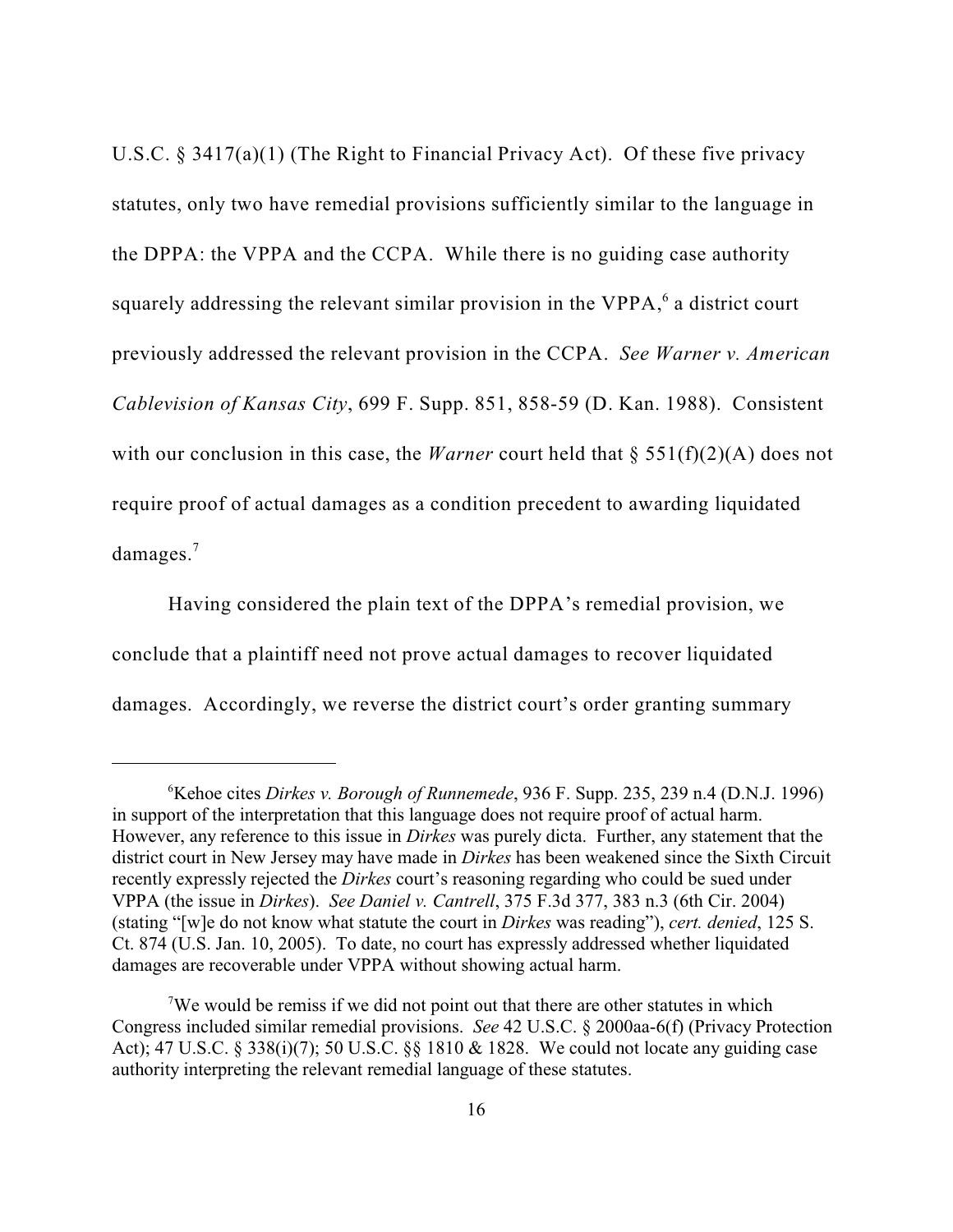judgment in Fidelity's favor.

#### B. Impact of Our Decision

Having concluded that proof of actual damages is not necessary for an award of liquidated damages, we turn to the impact that this conclusion will have on this case and future litigation filed pursuant to the DPPA in this Circuit. While we have devoted a significant portion of this opinion to the words in sub-section  $(b)(1)$ , we have not yet touched the four powerful words preceding that subsection.

Section 2724(b) begins, "[t]he Court *may* award." 18 U.S.C. § 2724(b) (emphasis added). The use of the word "may" suggests that the award of any damages is permissive and discretionary. *See DirecTV*, 371 F.3d at 818 (concluding that the district court correctly determined that liquidated damages under the ECPA are discretionary). "This common-sense principle of statutory construction is by no means invariable, however, and can be defeated by indications of legislative intent to the contrary or obvious inferences from the structure and purpose of the statute." *Id.* at 817 (quoting *United States v. Rodgers*, 461 U.S. 677, 706, 103 S. Ct. 2132 (1983)). Since there is neither legislative history nor obvious inferences from the structure that suggests a contrary intent, we conclude that the use of the word "may" implies a degree of discretion. *See id.*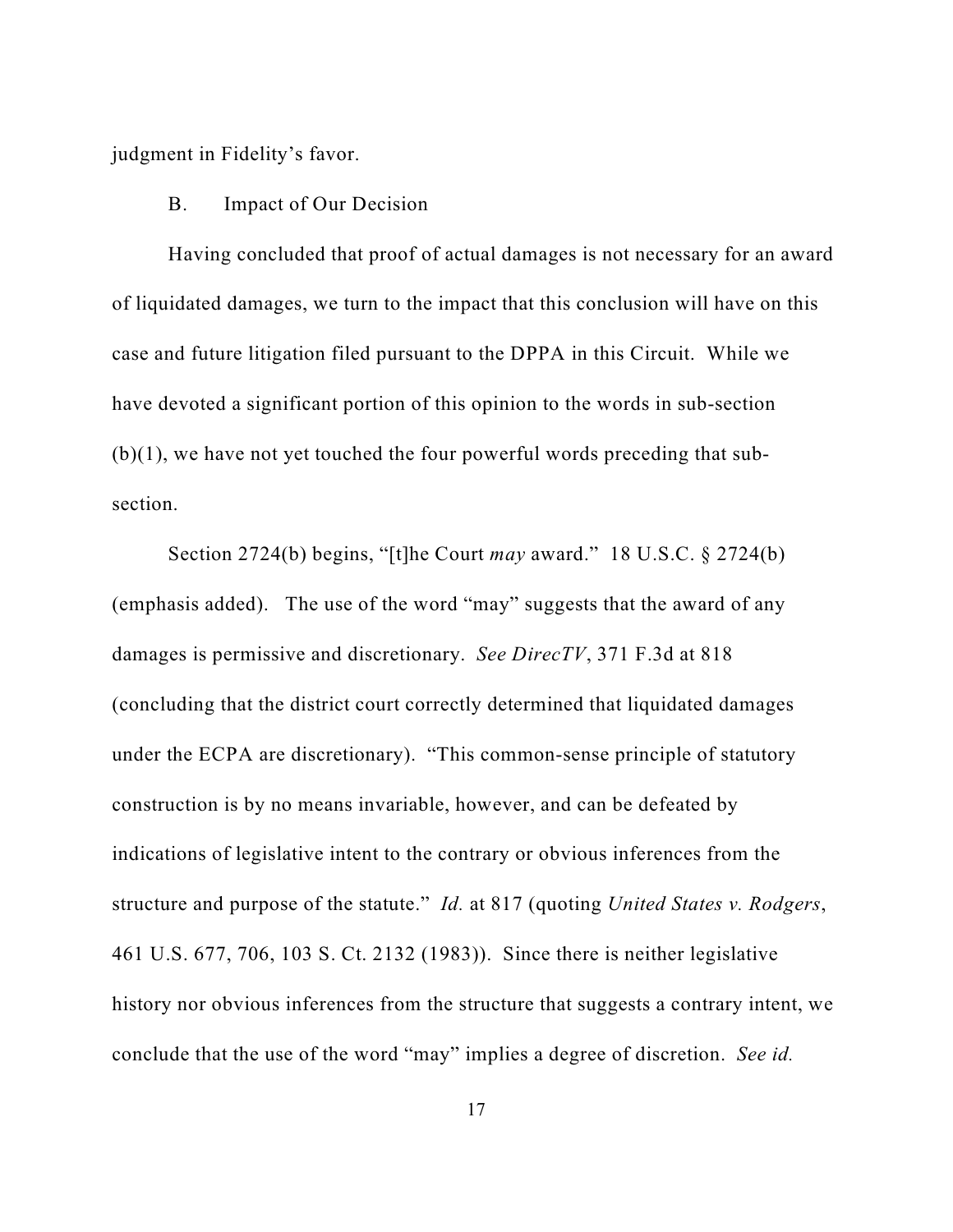Thus, the district court, in its discretion, may fashion what it deems to be an appropriate award. Among the options for the district court is the option to award "actual damages, but not less than liquidated damages in the amount of \$2,500." In fashioning an appropriate award, the district court may also consider the other forms of relief that are available and were requested by Kehoe – punitive damages, reasonable attorney's fees and costs, and the destruction of all of Kehoe's personal information illegally obtained from motor vehicle records.<sup>8</sup>

#### **IV. CONCLUSION**

A plaintiff need not prove actual damages to recover liquidated damages for a violation of the DPPA. Since the district court reached the opposite conclusion, we reverse the district court's order granting summary judgment in favor of

<sup>&</sup>lt;sup>8</sup>Kehoe contends that his general prayer for "such other relief as the Court deems" appropriate" in his complaint is sufficient to invoke the district court's equitable jurisdiction to award any appropriate form of injunctive relief. He suggests that this language tracks the language in the DPPA. The relevant language in the DPPA is "such other *preliminary and equitable* relief as the court determines to be appropriate." 18 U.S.C. § 2724(b)(4) (emphasis added). Kehoe's general prayer does not contain "preliminary and equitable." Instead, Kehoe's entire argument seems to rest on the interpretation of a similarly vague general relief clause in *Covad Communications Co. v. Bellsouth Corp.*, 314 F.3d 1282, 1285 n.13 (11th Cir. 2002). Not only is this opinion to which Kehoe cites a dissent from a denial rehearing *en banc*, but the footnote to which Kehoe cites is clearly dicta.

In *Rosen v. Cascade Int'l, Inc.*, we "reject [ed] the [plaintiffs-]appellees' suggestion that they successfully invoked the district court's equitable jurisdiction through their requests for any additional relief as may appear "just and proper" at the conclusion of [the] complaint." 21 F.3d 1520, 1526 n.12 (11th Cir. 1994). "The mere incantation of such boilerplate language does not convert a legal cause of action into a legitimate request for equitable relief." *Id.* Nevertheless, Kehoe did specifically request the destruction of his personal information as a form of injunctive relief. Thus, the district court should address this request for relief on remand.